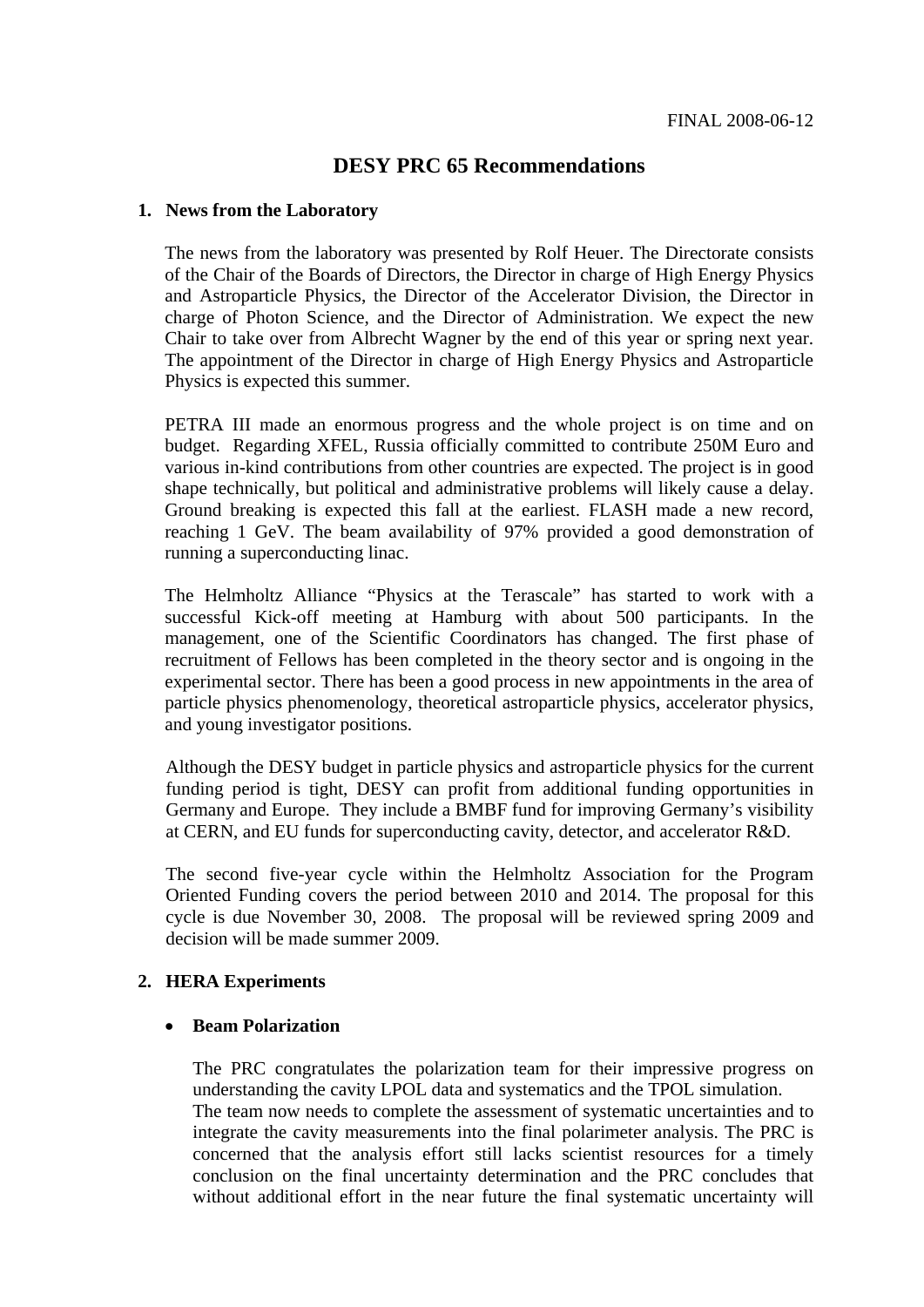likely remain at 3.5%, about a factor of 2 worse than aimed at for precision electroweak physics.

#### • **H1 and ZEUS**

The PRC congratulates the H1 and ZEUS collaborations for the continuous production of high quality physics results and for the combined H1/ZEUS analyses including impressive results of PDF fits. The PRC is impressed with the H1 collaboration's preliminary FL measurements and is looking forward to hearing the ZEUS's measurements at PRC66. The PRC commends the experiments for making good progress on dismantling the detectors. Both the H1 and ZEUS collaborations have defined priorities for physics analyses and plan to publish high priority analyses in a couple of years. We recommend that the laboratory continue the high level of support for the collaborations to guarantee excellent physics results and publications in the coming years. These include support of their efforts in securing sufficient Grid computing resources for Monte Carlo production, especially in 2008/9. Although the physicist resources to complete important physics analyses appear to be sufficient, the PRC recommends that the experiments and the laboratory pay special attention to the personpower development. To mitigate resource issues, the PRC encourages the collaborations to motivate their institutes to continue harvesting physics from the HERA data and encourages initiatives to strengthen links to the LHC.

## • **HERMES**

The PRC congratulates the HERMES collaboration for the steady stream of highquality physics results and for solid progress on data analysis to understand the performance of the recoil detector. We are pleased with the collaboration for establishing a plan for their management and clear analysis and publication priorities for the next few years. The PRC recommends that the collaboration's focus be on transitioning from understanding the detector performance to physics analysis of recoil data and that the laboratory continues the high level of support for the collaboration in order to guarantee excellent physics results and publications in the coming years.

#### **3. LHC Experiments**

## • **ATLAS and CMS**

The PRC notes that both the ATLAS and CMS groups at DESY have reached the "critical mass" which allows for major contributions to each experiment. Important contributions to both experiments have already been acknowledged by the ATLAS and CMS managements. The ATLAS and CMS groups have a good and fruitful collaboration with local Universities in Hamburg and Berlin. The PRC congratulates the LHC groups at DESY and the laboratory management for these achievements. However, the PRC is concerned that with high M & O costs and a tight travel budget, the laboratory may not be able to support the necessary expertise on the CERN site during the commissioning phase of the experiments. We recommend that concerning the pre-sLHC effort, both experiments focus on their currently committed areas and do not expand these further.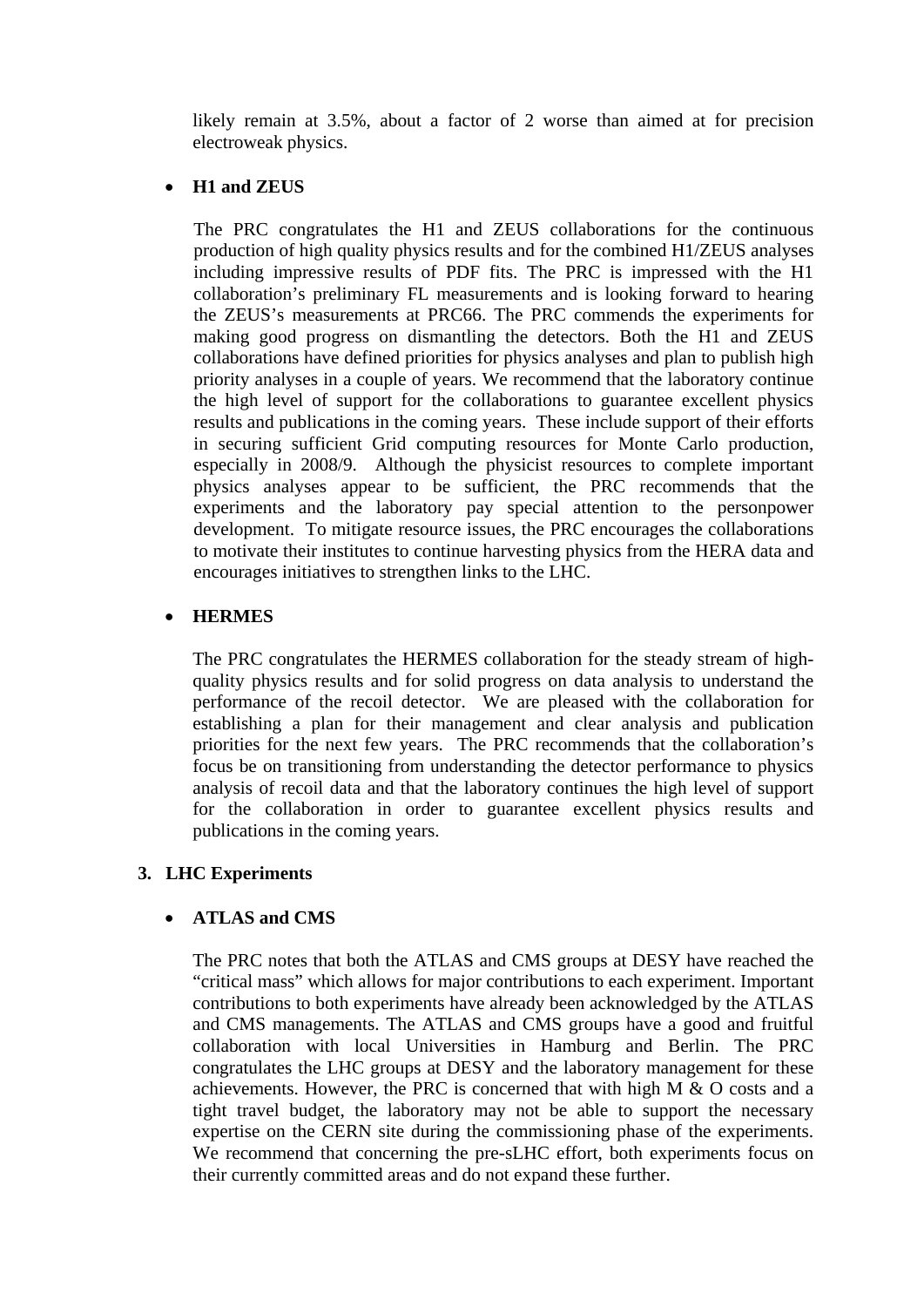#### • **National Analysis Facility**

DESY has many excellent opportunities with the ATLAS and CMS experiments including involvement in physics analysis, high-level trigger and data-acquisition systems, software, commissioning and technical coordination, forward detectors and their physics, computing with a Tier-2 center, and the sLHC detector upgrades. DESY now has another opportunity, "National Analysis Facility" (NAF), as part of the strategic Helmholtz Alliance. The goal is to provide best possible infrastructure and tools to enhance analysis capabilities and to create synergies among German scientists at the LHC and ILC. Initially the facility will be used for the ATLAS and CMS scientists in the start-up phase. The PRC strongly supports the NAF as a powerful extension of early analysis capabilities for the German LHC and ILC community.

## **4. ILC**

• **SiLC** 

SiLC continues to be a very useful collaboration for drawing together R&D interests for Si-tracking at the Linear Collider. The R&D results being obtained will provide essential information during the initial LOI phase currently being addressed by the various detector concept groups. The PRC congratulates the SiLC collaboration on the successful production and initial testing of new sensors from HPK, and applauds the activities to develop contacts with new vendors to be qualified as producers of new generations of sensors. The PRC recognizes the progress made towards a high degree of the front-end electronics integration and looks forward to results from the integrated systems from the upcoming test beam runs. The PRC recommends the SiLC collaboration to produce timely analysis and results from the DESY/CERN test beams in 2008 to feed into the preparation of LOIs.

• **TPC** 

The PRC congratulates the LC TPC collaboration for making a good step forward. The collaboration produced convincing new results and has grown worldwide. The PRC recommends the collaboration to get a large prototype detector going. There is still a lot to do to make it work and to learn about operations, calibrations, data corrections and field corrections. The PRC recommends that the TPC collaboration puts more effort into simulations and correction tools. These will allow the collaboration to study effects of endplate thickness on calorimetry, to simulate various detector conditions, and to simulate physics performance for detector choices.

## **5. Astroparticle Physics**

The PRC recognizes that about 50% of IceCube is installed, faster than expected, and IceCube physics analysis has begun. The PRC also notes that DESY's hardware contribution will be complete in 2008 and DESY's participation in Baikal finishes in 2008. DESY is leading the R&D on acoustic detectors on IceCube. The PRC looks forward to definitive results from test data taken in the end of 2007 at PRC66. The DESY group contributes significantly to the physics analysis and is leading point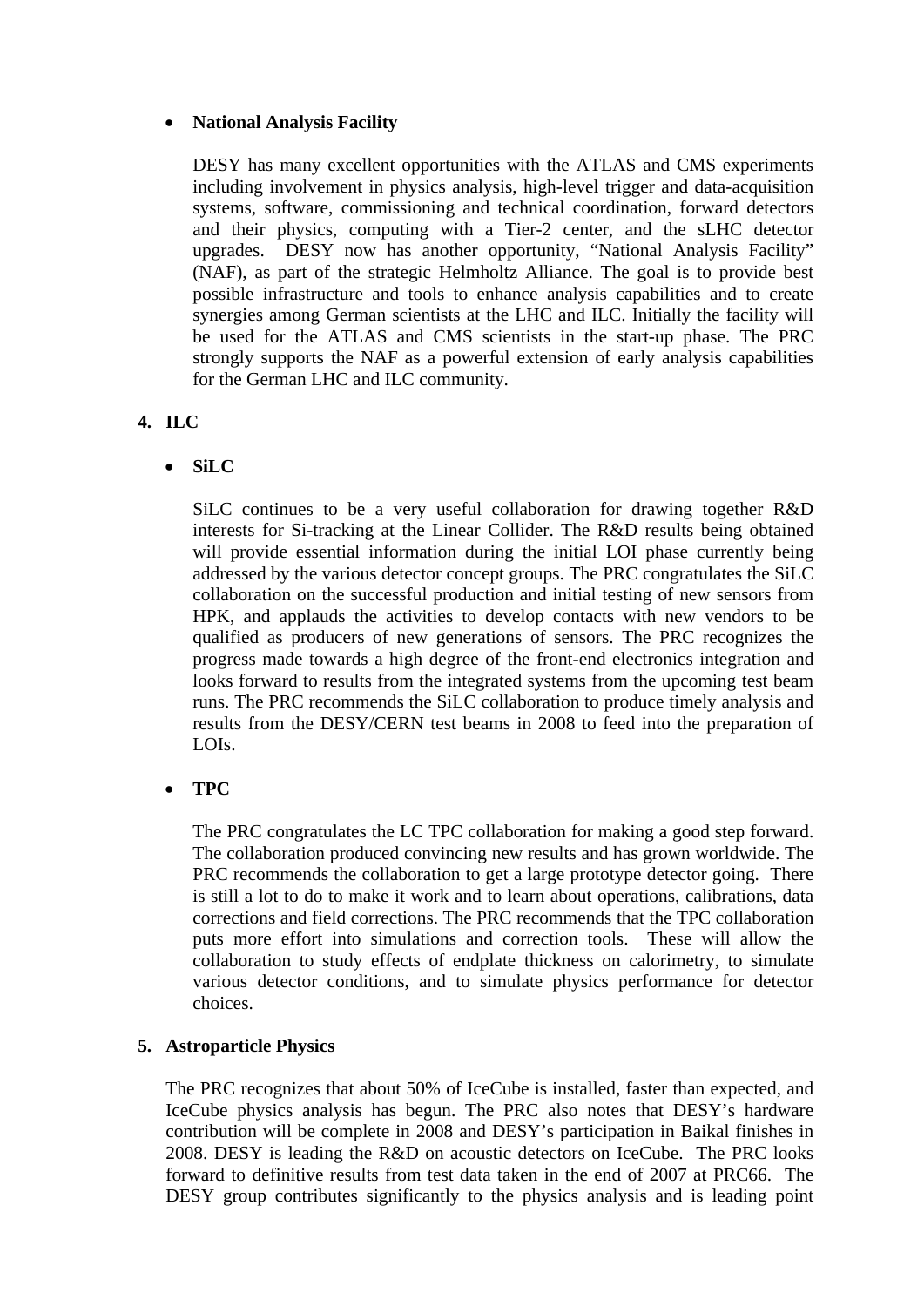source analyses, especially with multi-messenger techniques. The PRC acknowledges that with strong participation and leadership roles in Baikal, Amanda, IceCube, and IceTop experiments and Acoustics detection development, DESY's astroparticle physics activities have been very successful and internationally visible. With termination of Baikal and completion of IceCube construction in the near future, DESY wants to redirect resources towards a major next generation gamma-ray observatory such as CTA to expand the multi-messenger technique and secure DESY's leading role in astroparticle physics in the next decade. The PRC strongly supports this plan. The PRC recommends that the analysis of IceCube data should have the first priority and the engagement in CTA should be firmly established. The PRC underlines the importance to study the performance of acoustic detectors in IceCube.

## **6. ALPS**

The ALPS group has modified its proposal a couple of times since the original proposal reviewed by the PRC in Feb. 2007. The current focus is no longer the test of the PVLAS signal, but the general search for light particles. The immediate steps to exceed the sensitivity of competing experiments involve increasing the laser power by installing a cavity in the magnet with a new partner, the MPI for Gravitational Physics (Albert Einstein Institute), and installing a better photon detector. The PRC recommends to proceed rapidly with the immediate improvements. In the more remote future, ALPS plans to install phase shifting plates and to increase the laser power inside the cavity up to  $\sim$ 10kW in order to increase the mass range of new particles. The PRC notes that although installation of the phase shifters appears to be easy to achieve improvement, it would need early study of technical implications on the operation of the laser system. The PRC is concerned about lacking physicist resources on the DESY site, and encourages the ALPS group to actively seek Ph.D. students and postdocs working full-time on the project. The PRC also encourages negotiations with the Albert-Einstein institute on the conditions to install and operate the high-power cavity. The PRC welcomes on-going collaboration with theorists to explore the various scenarios in reach of ALPS and for the interpretation of the data.

## **7. OLYMPUS (Internal Target Experiment at DORIS)**

The PRC notes that discussions of the last months showed that there are presently no "showstoppers" identified in running DORIS or installing and operating OLYMPUS (the former BLAST detector) in parallel with the DORIS light source. Currently the OLYMPUS experiment has more than 30 physicists from 10 institutions in Germany, Italy, Russia, U.K. and U.S. and about 100 people are needed to execute the experiment. Since there is a window of about 3 years between 2009 and 2012 opening up for many other groups to join this experiment, the PRC believes that formal encouragement by the laboratory on the OLYMPUS experiment at this time will be very helpful. The PRC strongly encourages the collaboration to proceed and prepare a detailed proposal with a formal collaboration and details of funding by summer 2008.

#### **8. The Second 5 Year Plan**

The PRC had a first discussion on the DESY roadmap in preparation of the second 5 year cycle of the Program Oriented Funding of the Helmholtz Association. In particle